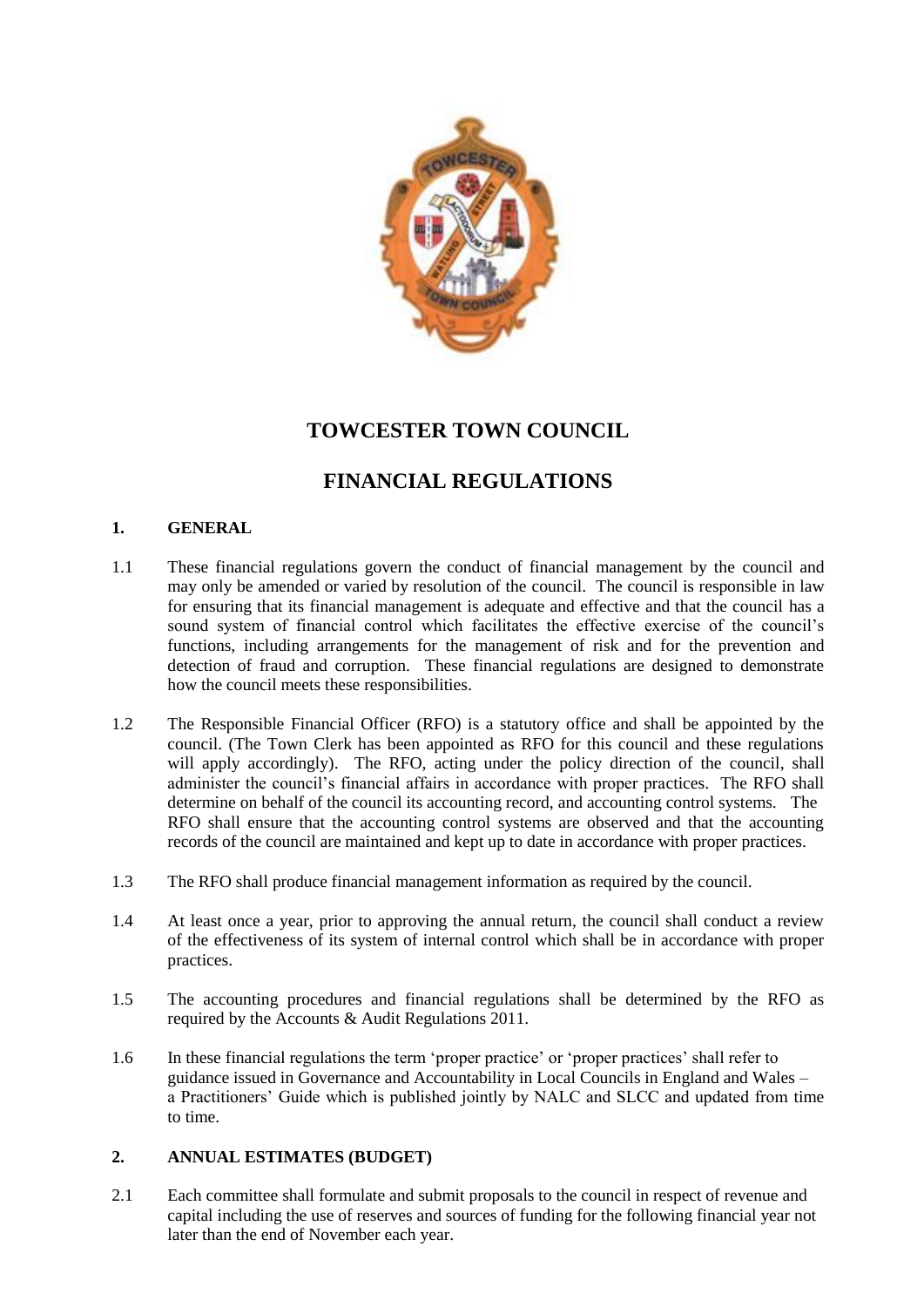- 2.2 Detailed estimates of all receipts and payments including the use of reserves and all sources of funding for the year shall be prepared each year by the RFO in the form of a budget to be considered by the council.
- 2.3 The council shall review the budget each year and shall fix the Precept to be levied for the ensuing financial year. The RFO shall issue the precept to the billing authority and shall supply each member with a copy of the approved budget.
- 2.4 The annual budgets shall form the basis of financial control for the ensuing year.

## **3. BUDGETARY CONTROL**

- 3.1 Expenditure on revenue items may incurred up to the amounts included for that class of expenditure in the approved budget.
- 3.2 No expenditure may be incurred which cannot be met from the amount provided in the appropriate revenue budget unless a virement has been approved by the council.
- 3.3 The RFO shall periodically provide the council with a statement of receipts and payments to date under each head of the budgets, comparing actual expenditure to the appropriate date against that planned as shown in the budget. These statements are to be prepared at the end of each financial quarter.
- 3.4 The Clerk may incur expenditure on behalf of the council which is necessary to carry out any repair, replacement or other work which is of such extreme urgency that it must be done at once, whether or not there is any budgetary provision for the expenditure, subject to a limit of £2,000.00. The Clerk shall report the action to the council as soon as practicable thereafter. Delegated powers are given to the Clerk to raise cheques/internet payments to pay regular bills and salaries to staff which would be approved retrospectively at the next meeting of the council.
- 3.5 Unspent provisions in the revenue budget shall not be carried forward to a subsequent year unless placed in an earmarked reserve by resolution of the council.
- 3.6 No expenditure shall be incurred in relation to any capital project and no contract entered into or tender accepted involving capital expenditure unless the council is satisfied that the necessary funds are available or the requisite borrowing approval has been obtained.
- 3.7 All capital works shall be administered in accordance with the council"s standing orders and financial regulations relating to contracts.

## **4. ACCOUNTING AND AUDIT**

All accounting procedures and financial records of the council shall be determined by the RFO as required by the Accounts and Audit Regulations 2011.

## **4.1 AUDIT**

#### **External Audit**

The council has appointed PKF Littlejohn to carry out this role

#### **Internal Audit**

The council has employed the services of an independent Internal Auditor through Northants C.A.L.C. **Internal Control**

The Chair of the Resources/Planning Committee will carry out Internal Control checks and report back to the council. All Internal Control checks to be minuted.

The RFO shall be responsible for completing the annual accounts of the council as soon as practicable after the end of the financial year and shall submit them to and report thereon to the council.

4.2 The following principles shall be observed in connection with accounting duties. The duty of providing information, calculating, checking and recording sums due to and from the council should be separated as completely as possible from the duty of collecting or dispersing them.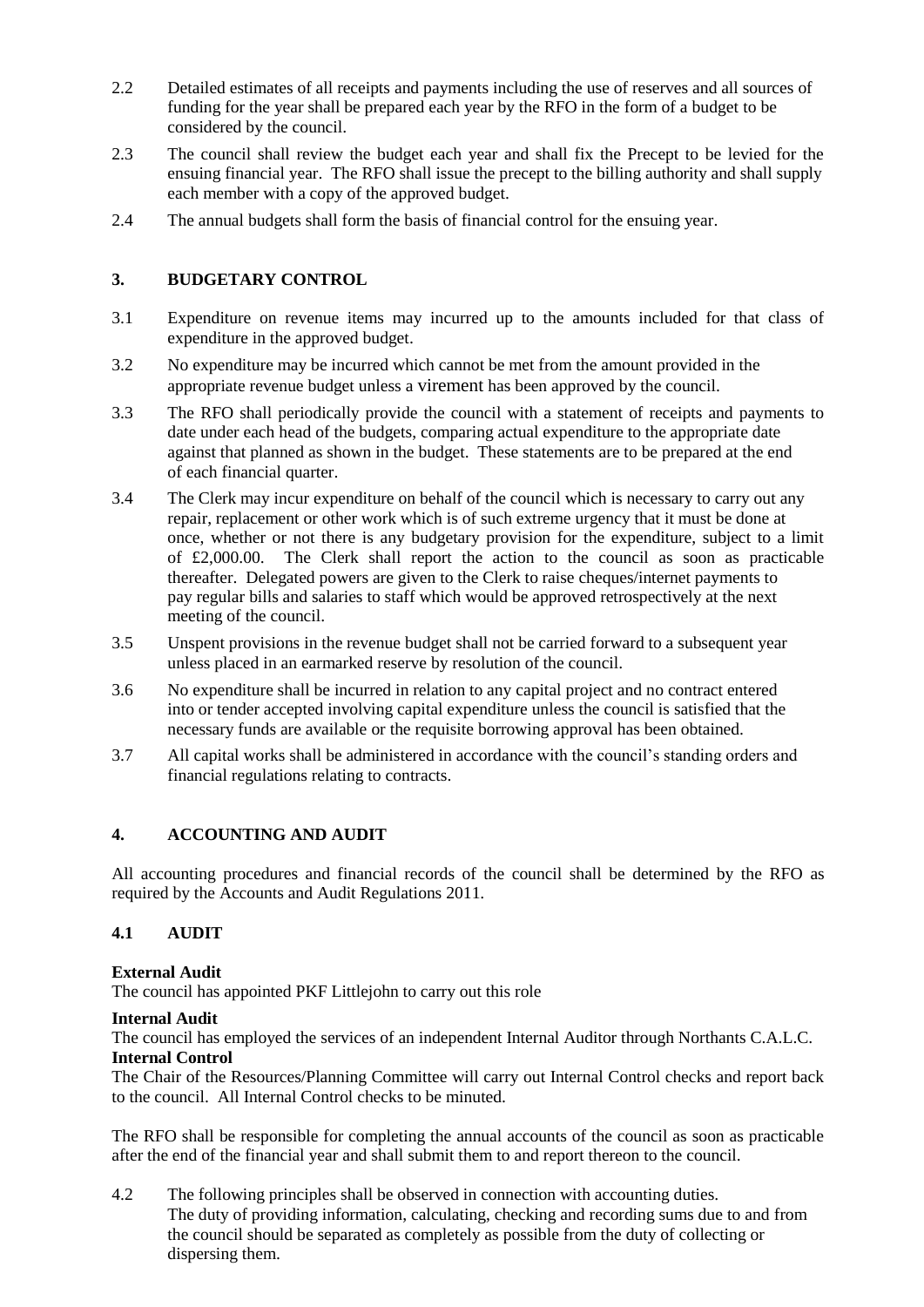4.3 Any officer or member of the council shall, if the RFO requires, make available such documents of the council which relate to their accounting and other records, as appear to the RFO to be necessary for the purpose of the audit, and shall supply the RFO with such information and explanation as the RFO considers necessary for that purpose.

## **5. BANKING ARRANGEMENTS AND CHEQUES**

5.1 The council"s banking arrangements shall be made by the RFO and approved by the council.

| 5.2 | <b>Three current accounts</b> shall be maintained at Natwest Bank |                            |
|-----|-------------------------------------------------------------------|----------------------------|
|     | Town Hall                                                         | <b>Account No 07859619</b> |
|     | Town Council                                                      | Account No 07808798        |
|     | Section 106                                                       | Account No 76118150        |
|     | <b>Two reserve accounts</b> shall be maintained at Natwest Bank   |                            |
|     | Town Hall                                                         | <b>Account No 12504025</b> |
|     | Town Council                                                      | <b>Account No 12504017</b> |
|     | <b>Investment Accounts</b>                                        |                            |
|     | Three savings accounts shall be maintained with National Savings  |                            |
|     | Town Hall                                                         | Account No 138 067 771     |
|     | <b>Community Centre</b>                                           | Account No 138 076 470     |
|     | <b>Open Spaces</b>                                                | Account No 137 930 650     |

A schedule of the payment of money shall be prepared by the RFO and, together with the relevant invoices etc, presented to the Council. If the schedule is in order it shall be proposed and seconded and authorised by a resolution of the Council.

- 5.3 Cheques drawn on the council"s bank account in accordance with the schedule referred to in the previous paragraph shall be signed by two members of the council and the RFO.
- 5.4 Bank statement to be reconciled with Income and Expenditure at the end of each month.

### **6. PAYMENT OF ACCOUNTS**

- 6.1 Apart from petty cash payments all payments shall be effected by cheque or other order drawn on the council's bankers.
- 6.2 All invoices for payment shall be examined, verified and certified by the officer issuing the order. Before certifying an invoice the officer shall satisfy themself that the work, goods or services to which the invoice relates have been received, carried out, examined and approved.
- 6.3 Duly certified invoices shall be passed to the RFO who shall examine them in relation to arithmetical accuracy and authorisation, and shall code them to the appropriate expenditure head. The RFO shall take all steps to settle all invoices submitted, and which are in order, within 30 days of their receipt.
- 6.4 When the RFO is satisfied that invoices are in order he shall raise an outgoing sheet and satisfy the audit trail.
- 6.5 All duly certified invoices will be entered on the schedule referred to in 5.2 above.
- 6.6 The RFO may provide petty cash to officers for the purpose of defraying operational and other expenses. Receipts for payments made shall be forwarded to the RFO with a claim for reimbursement.
- 6.7 The RFO shall maintain a petty cash float to a limit of £50 for the purpose of defraying operational and other expenses. Receipts for payments made from petty cash shall be kept to substantiate the payment.
- 6.7a Income received must not be paid into petty cash float but must be separately banked, as provided elsewhere in these regulations.
- 6.7b Payments to maintain the petty cash float shall be shown separately on the schedule of the payment of money presented to the Council (under 5.2 above).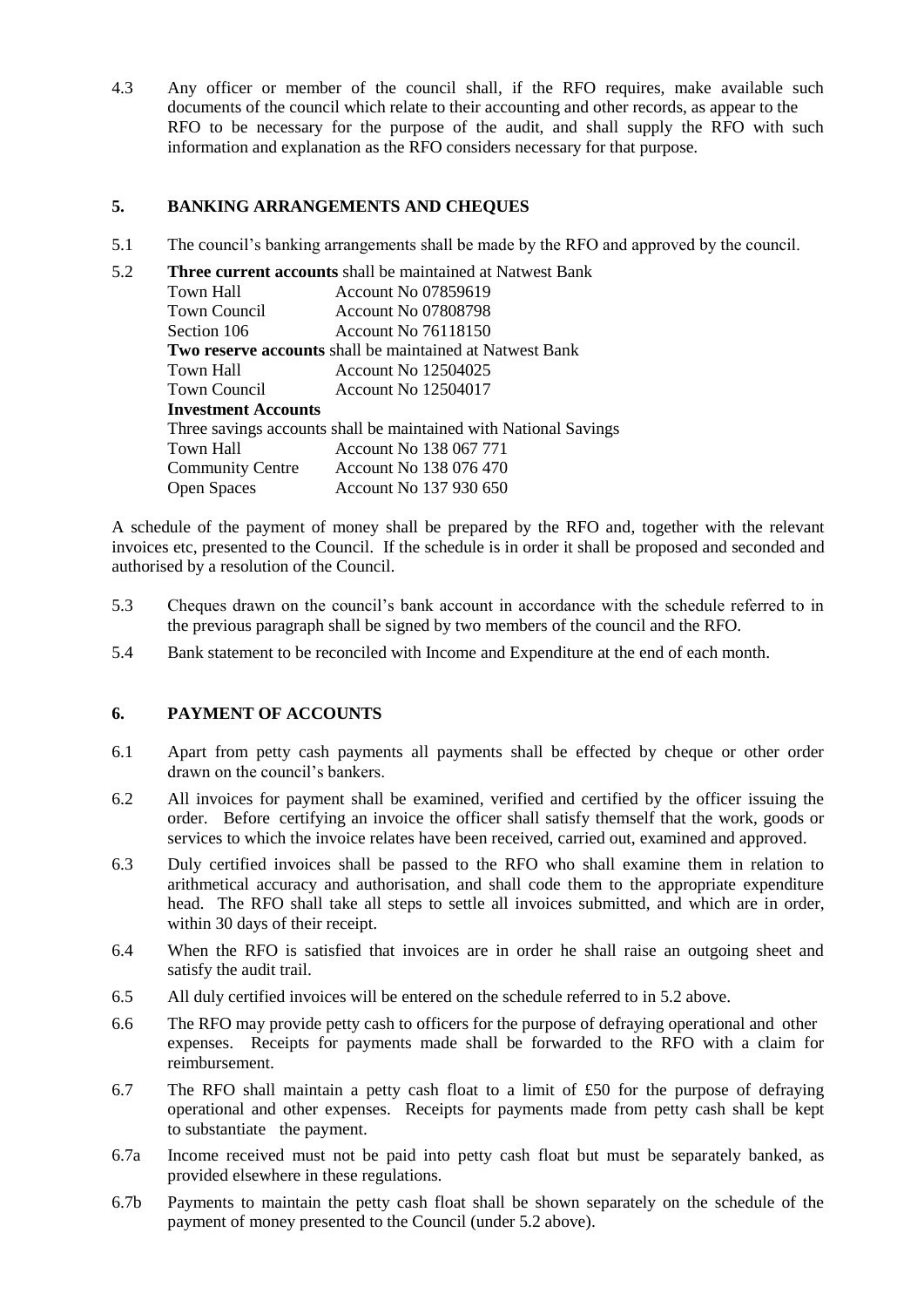## **7**. **PAYMENTS OF SALARIES AND WAGES**

## **The payment of salaries is recorded on the Sage Payroll System All payroll information is saved on disc following the monthly payroll**

The payment of all salaries shall be made by Internet Online Payments.

- 7.1 The online payment schedule will be presented to the Council at the same time as the Cheques Issued List and certified by the Chairman as to accuracy.
- 7.2 Deductions for TAX and N.I.C. to be paid monthly to the Inland Revenue.

## **8. LOANS AND INVESTMENTS**

- 8.1 All loans and investments shall be negotiated by the RFO in the name of the Council, and shall be for a set period of time in accordance with Council policy. Changes to loans and investments should be reported to the Council at the earliest opportunity.
- 8.2 All investments of money under the control of the council shall be in the name of the council.
- 8.4 All borrowings shall be effected in the name of the council.
- 8.5 All investment certificates and other documents relating thereto shall be retained in the custody of the RFO.

## **9. INCOME**

- 9.1 The collection of all sums due to the council shall be the responsibility of and under the supervision of the RFO.
- 9.2 Particulars of all charges to be made for work completed, services rendered or goods supplied shall be notified to the RFO and the RFO shall ultimately be responsible for the collection of all amounts due to the council.
- 9.3 The council will review all fees and charges annually, following a report of the clerk.
- 9.4 Any bad debts shall be reported to the council. If debts are irrecoverable a minute must record that the debt is written off.
- 9.5 All sums received on behalf of the council shall be banked by the RFO or her assistant.
- 9.6 A reference to the related debt, or otherwise, indicating the origin of each cheque, shall be entered on the paying-in slip.
- 9.7 Every transfer of official money from one member of the council to another member shall be signed for by the receiving officer.

## **10. ORDERS FOR WORKS, GOODS AND SERVICES**

- 10.1 A purchase order or letter shall be issued for all work, goods and services unless a formal contract is to be prepared or an official order would be inappropriate, i.e. petty cash purchases. Copies of orders issued shall be maintained.
- 10.2 Order books shall be controlled by the RFO.
- 10.3 All officers are responsible for obtaining value for money at all times. An officer issuing an official order is to ensure, as far as reasonable and practicable, that the best available terms are obtained in respect of cash transaction.

## **11. CONTRACTS**

11.1 Procedures as to contracts are laid down as follows: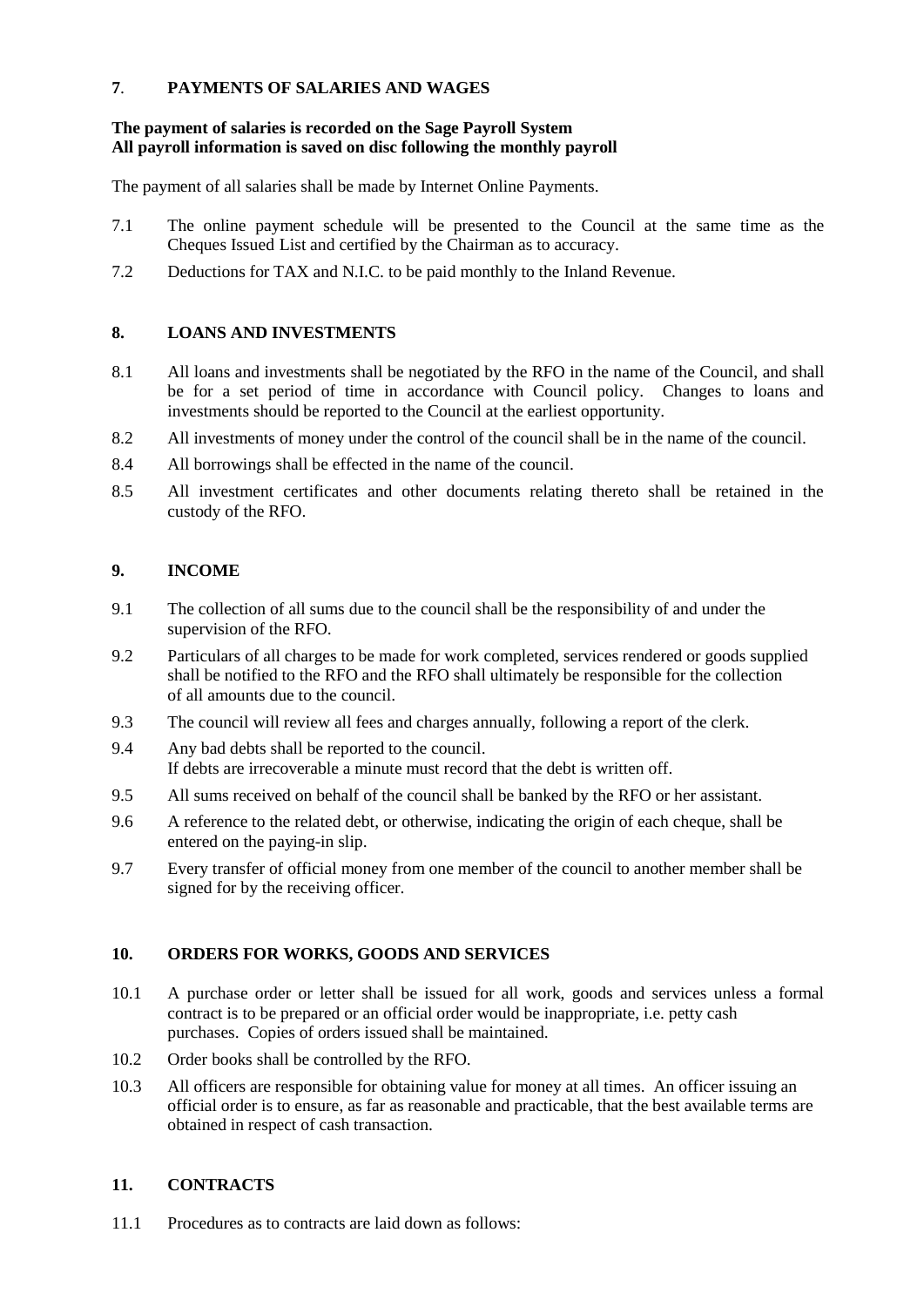- 11.2 Every contract shall comply with these financial regulations, and no exceptions shall be made otherwise than in an emergency provided that this regulation need not apply to contracts which relate to items (i) to (vi) below:
- i. for the supply of gas, electricity, water, sewerage and telephone services;
- ii. for specialist services such as are provided by legal professionals acting in disputes;
- iii. for work to be executed or goods or materials to be supplied which consist of repairs to or parts for existing machinery or equipment or plant;
- iv. for work to be executed or goods or materials to be supplied which constitute an extension of an existing contract by the council;
- v. for additional audit work of the external auditor up to an estimated value of £500 (in excess of this sum the RFO shall act after consultation with the Chairman and Vice Chairman of council); and
- vi. for goods or materials proposed to be purchased which are proprietary articles and / or are only sold at a fixed price.
- 11.3 Where the council intends to procure or award a public supply contract, public service contract or public works contract as defined by The Public Contracts Regulations 2015 ("the Regulations") which is valued at  $£25,000$  or more, the council shall comply with the relevant requirements of the Regulations2.
- 11.4 The full requirements of The Regulations, as applicable, shall be followed in respect of the tendering and award of a public supply contract, public service contract or public works contract which exceed thresholds in The Regulations set by the Public Contracts Directive 2014/24/EU (which may change from time to time)3.
- 11.5 When applications are made to waive financial regulations relating to contracts to enable a price to be negotiated without competition the reason shall be embodied in a recommendation to the council.
- 11.6 Such invitation to tender shall state the general nature of the intended contract and the Chief Officer shall obtain the necessary technical assistance to prepare a specification in appropriate cases. The invitation shall in addition state that tenders must be addressed to the Chief Officer in the ordinary course of post. Each tendering firm shall be supplied with a specifically marked envelope in which the tender is to be sealed and remain sealed until the prescribed date for opening tenders for that contract.
- 11.7 All sealed tenders shall be opened at the same time on the prescribed date by the Chief Officer in the presence of at least one member of council.
- 11.8 Any invitation to tender issued under this regulation shall be subject to Standing Orders 18d, 4 (Based on NALC"s Model Standing Orders) and shall refer to the terms of the Bribery Act 2010.
- 11.9 When it is to enter into a contract of less than £25,000 in value for the supply of goods or materials or for the execution of works or specialist services other than such goods, materials, works or specialist services as are excepted as set out in paragraph (a) the Chief Officer or RFO shall obtain 3 quotations (priced descriptions of the proposed supply); where the value is below £5,000 and above  $£2,000$  the Chief Officer or RFO shall strive to obtain 3 estimates. Otherwise, Regulation 10.3 above shall apply.
- 11.10 The council shall not be obliged to accept the lowest or any tender, quote or estimate.
- 11.12 Should it occur that the council, or duly delegated committee, does not accept any tender, quote or estimate, the work is not allocated and the council requires further pricing, provided that the specification does not change, no person shall be permitted to submit a later tender, estimate or quote who was present when the original decisionmaking process was being undertaken.

#### **12. STORES AND EQUIPMENT**

12.1 The officer in charge of each section shall be responsible for the care and custody of stores and equipment in that section.